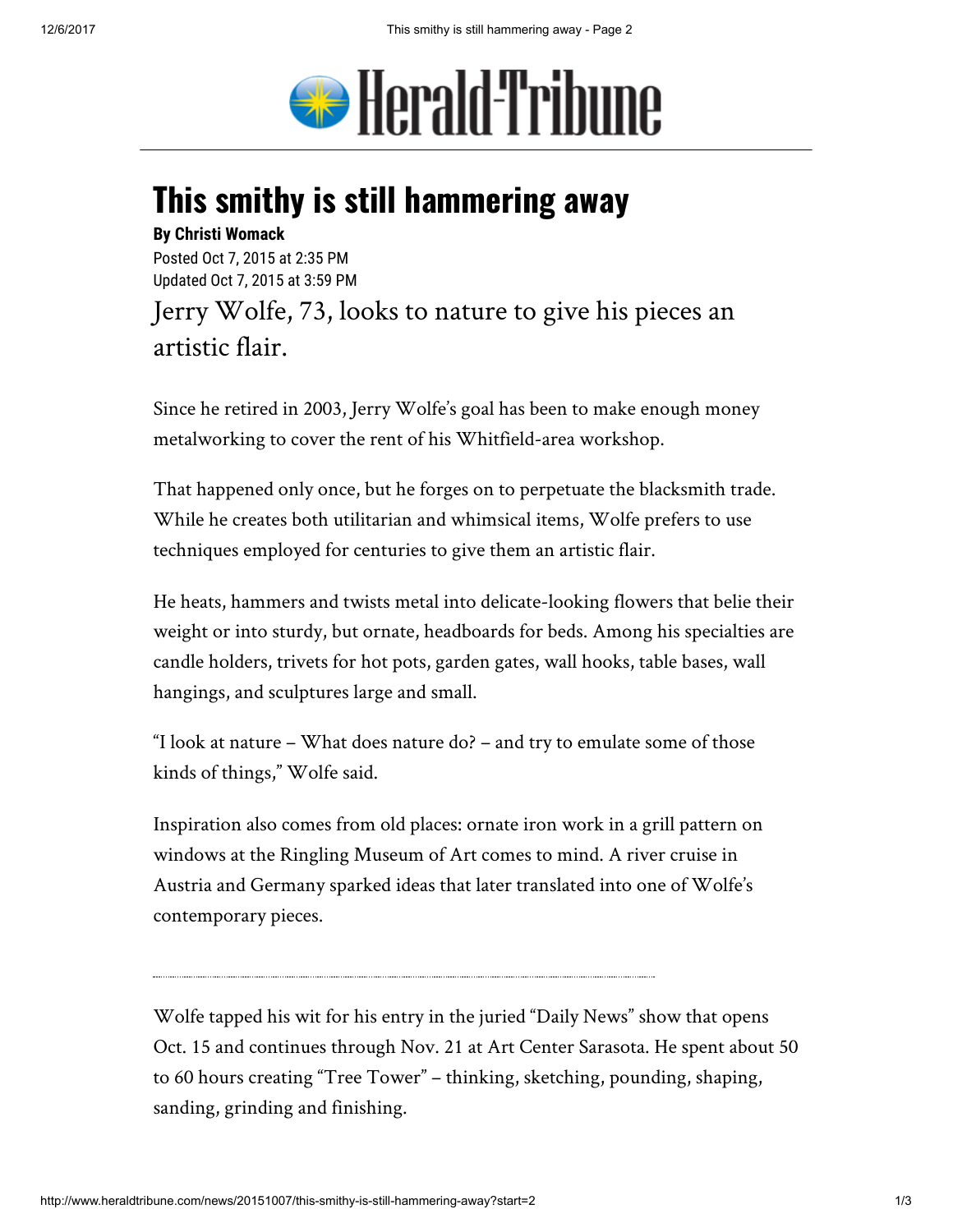He used iron made in the early 1900s that was salvaged from a water tower being torn down in Inverness. Copper patina makes the iron trunk, roots and three limbs glisten if the sculpture is in just the right light. At the top of one limb is a shiny gold band with the world "Wifi" engraved. Will show patrons get that the piece is Wolfe's interpretation of a modern cellphone tower? He hopes they do.

"There is a difference between craft and fine art," Wolfe said. "Is it fine art or is it not? It depends on the price you attach to it. Blacksmiths tend to price their things too low."

Seeking to elevate the opinion of blacksmithing as an art rather than a craft, he became a member of both ArtCenter Manatee and Art Center Sarasota. Wolfe put his work in the Muse Galleria artist co-op and was approved to join the selective Creative Arts Association of Lakewood Ranch a year ago.

"Definitely when we saw Jerry's work, we thought it was something new and different for our group," association member Mary Litle said.

In addition to being very creative, Wolfe is just a great person to be around, she said, and inviting him to join was a smart decision.

He was a four-year president of the Florida Artist Blacksmith Association, which aims to promote and preserve the art of blacksmithing. One of the group's special projects is working with Boy Scouts who are earning the metalworking badge. A favorite project is turning an old railroad spike into a tool to use to turn steaks on a grill.

Wolfe understands the science behind his art. He graduated with a bachelor's degree in metallurgical engineering in 1964 from Indiana Institute of Technology, then spent the next 39 years working for The Timken Co. in Canton, Ohio, which manufactures bearings and other industrial products.

At 73, he still works as an independent heat treating consultant and an auditor, but when the creative spark flares up, Wolfe is in his Wolfe Forge workshop, heating up his coals, ready to shape another piece of metal.

Not every piece will get sold.